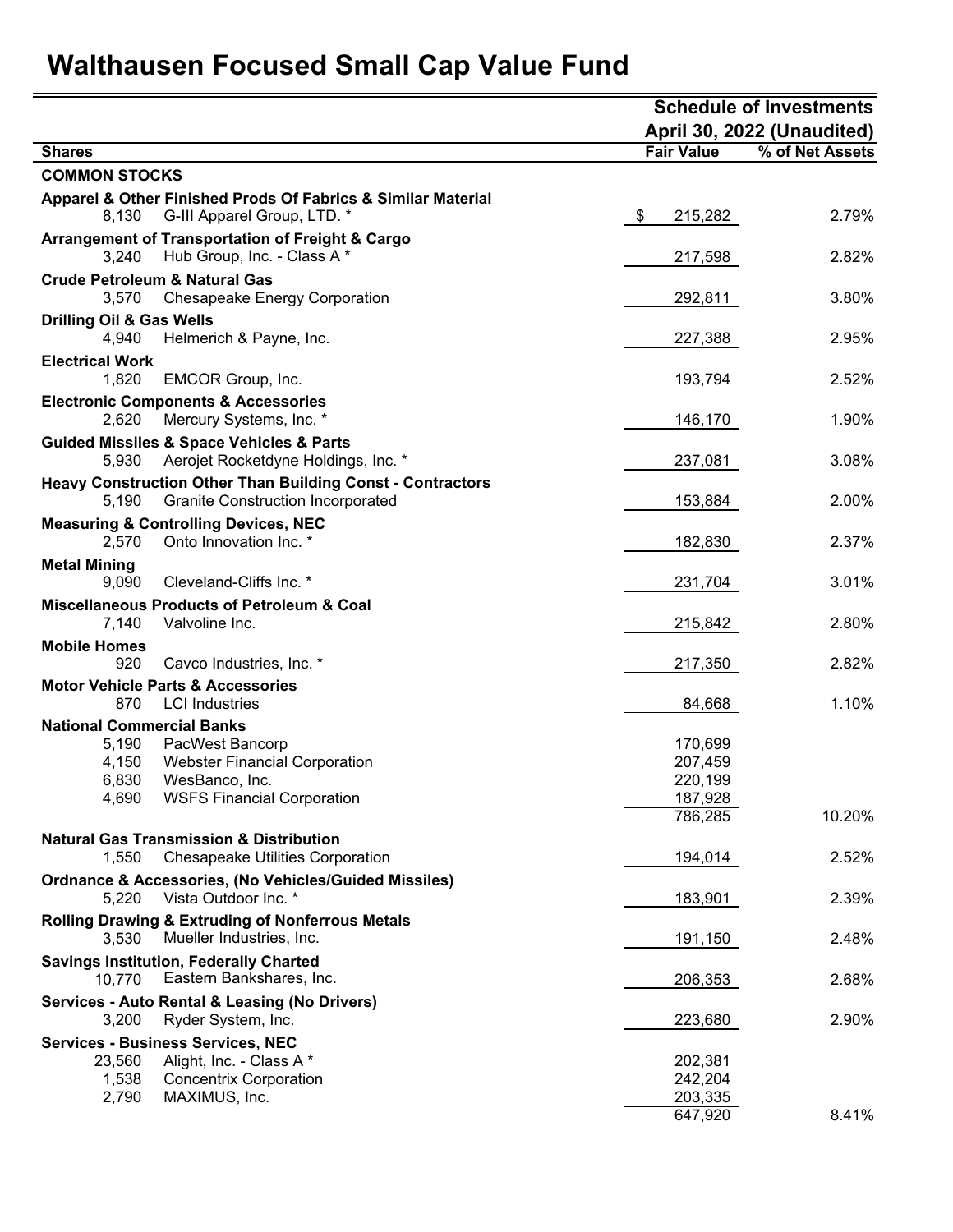|                                    | <b>Services - Equipment Rental &amp; Leasing, NEC</b>     |                   |          |
|------------------------------------|-----------------------------------------------------------|-------------------|----------|
| 2,780                              | <b>McGrath RentCorp</b>                                   | 232,019           |          |
| 3,400                              | Triton International Limited (Bermuda)                    | 207,706           |          |
|                                    |                                                           | 439,725           | 5.71%    |
|                                    | <b>Services - Home Health Care Services</b>               |                   |          |
| 1,060                              | LHC Group, Inc. *                                         | 175,801           | 2.28%    |
| <b>Services - Hospitals</b>        |                                                           |                   |          |
| 2,270                              | <b>Encompass Health Corporation</b>                       | 156,244           | 2.03%    |
| <b>State Commercial Banks</b>      |                                                           |                   |          |
| 4,740                              | Hancock Whitney Corporation                               | 221,691           |          |
| 2,940                              | Independent Bank Corp.                                    | 226,850           |          |
| 3,090                              | Independent Bank Group, Inc.                              | 209,502           |          |
|                                    |                                                           | 658,043           | 8.54%    |
|                                    | <b>Surgical &amp; Medical Instruments &amp; Apparatus</b> |                   |          |
| 3,140                              | Merit Medical Systems, Inc. *                             | 194,711           | 2.53%    |
|                                    |                                                           |                   |          |
| <b>Water Transportation</b>        |                                                           |                   |          |
| 4,180                              | Kirby Corporation *                                       | 272,536           | 3.54%    |
|                                    | <b>Wholesale - Farm Product Raw Materials</b>             |                   |          |
| 60                                 | Seaboard Corporation                                      | 253,499           | 3.29%    |
|                                    | Wholesale - Lumber & Other Construction Materials         |                   |          |
| 4,700                              | Beacon Roofing Supply, Inc. *                             | 280,261           | 3.64%    |
|                                    | Total for Common Stocks (Cost \$6,080,611)                | 7,480,525         | 97.10%   |
|                                    | <b>REAL ESTATE INVESTMENT TRUSTS</b>                      |                   |          |
| 7,200                              | <b>Industrial Logistics Properties Trust</b>              | 116,352           | 1.51%    |
|                                    | (Cost \$147,175)                                          |                   |          |
| <b>MONEY MARKET FUNDS</b>          |                                                           |                   |          |
| 111,130                            | Fidelity Investments Money Market Government Portfolio -  |                   |          |
|                                    | Class   0.16% **                                          | 111,130           | 1.44%    |
|                                    | (Cost \$111,130)                                          |                   |          |
| <b>Total Investment Securities</b> |                                                           | 7,708,007         | 100.05%  |
|                                    | (Cost \$6,338,916)                                        |                   |          |
|                                    |                                                           |                   |          |
|                                    | <b>Liabilities in Excess of Other Assets</b>              | (3,954)           | $-0.05%$ |
| <b>Net Assets</b>                  |                                                           | 7,704,053<br>- 35 | 100.00%  |
|                                    |                                                           |                   |          |

\* Non-Income Producing Securities.

\*\* The rate shown represents the 7-day yield at April 30, 2022.

## 1. SECURITY TRANSACTIONS

For Federal income tax purposes, the cost of securities owned at April 30, 2022, was \$6,338,916. At April 30, 2022, the composition of gross unrealized appreciation (the excess of value over tax cost) and depreciation (the excess of tax cost over value) of investments was as follows:

| <b>Unrealized Appreciation</b> | S | 1,648,091 |
|--------------------------------|---|-----------|
| <b>Unrealized Depreciation</b> |   | (279,000) |
| Unrealized Appreciation        |   | 1,369,091 |

## 2. SECURITIES VALUATIONS

The Fund utilizes various methods to measure the fair value of its investments on a recurring basis. GAAP establishes a hierarchy that prioritizes inputs to valuation methods. The three levels of inputs are:

Level 1 - Unadjusted quoted prices in active markets for identical assets or liabilities that the Fund has the ability to access.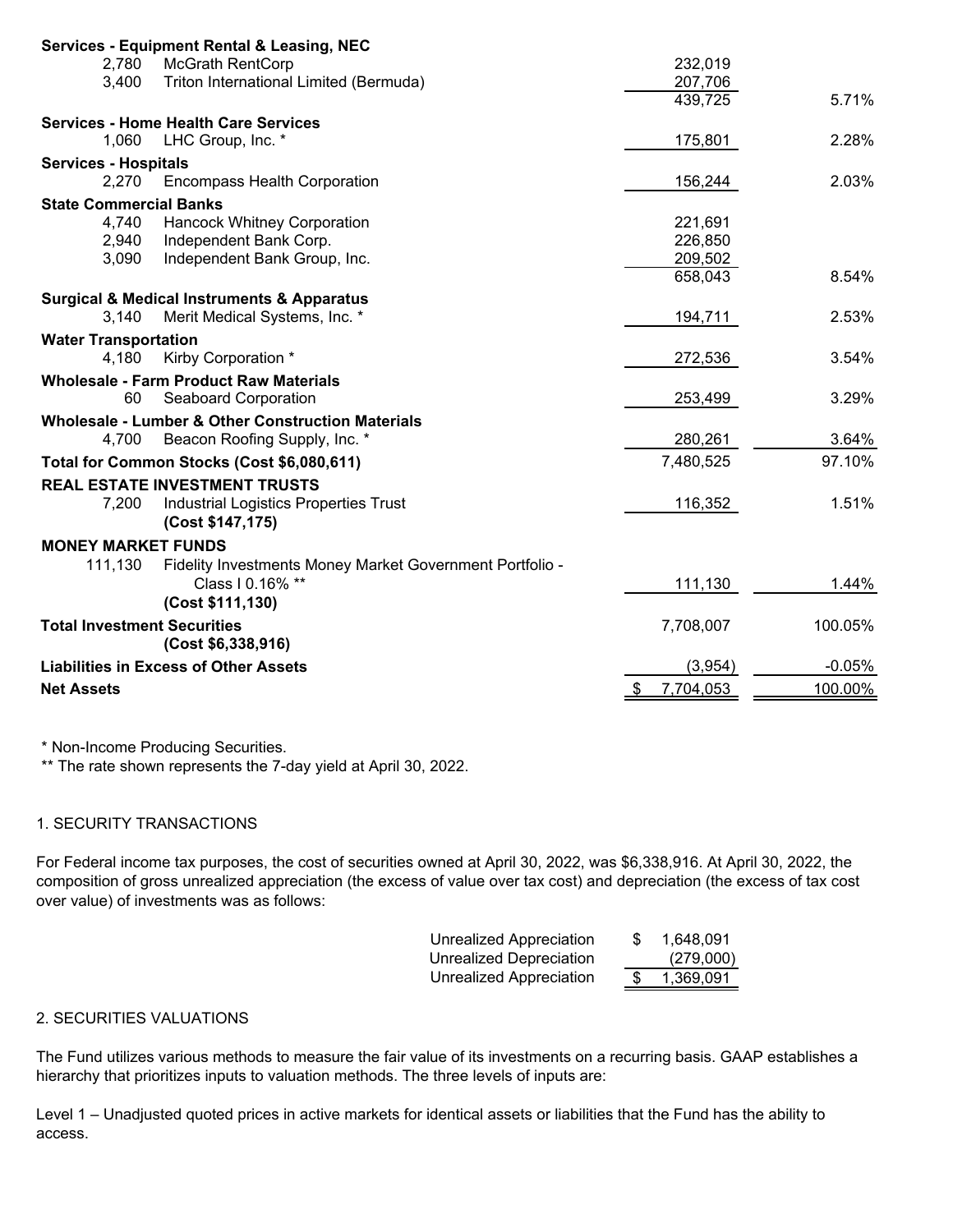Level 2 – Observable inputs other than quoted prices included in level 1 that are observable for the asset or liability, either directly or indirectly. These inputs may include quoted prices for the identical instrument in an inactive market, prices for similar instruments, interest rates, prepayment speeds, credit risk, yield curves, default rates and similar data.

Level 3 – Unobservable inputs for the asset or liability, to the extent relevant observable inputs are not available, representing the Fund's own assumptions about the assumptions a market participant would use in valuing the asset or liability, and would be based on the best information available.

The availability of observable inputs can vary from security to security and is affected by a wide variety of factors, including, for example, the type of security, whether the security is new and not yet established in the marketplace, the liquidity of markets, and other characteristics particular to the security. To the extent that valuation is based on models or inputs that are less observable or unobservable in the market, the determination of fair value requires more judgment. Accordingly, the degree of judgment exercised in determining fair value is greatest for instruments categorized in level 3.

The inputs used to measure fair value may fall into different levels of the fair value hierarchy. In such cases, for disclosure purposes, the level in the fair value hierarchy within which the fair value measurement falls in its entirety, is determined based on the lowest level input that is significant to the fair value measurement in its entirety.

## FAIR VALUE MEASUREMENTS

A description of the valuation techniques applied to the Fund's major categories of assets measured at fair value on a recurring basis follows.

Equity securities (common stocks and real estate investment trusts). Equity securities generally are valued by using market quotations, but may be valued on the basis of prices furnished by a pricing service when the Adviser believes such prices accurately reflect the fair value of such securities. Securities that are traded on any stock exchange or on the NASDAQ over-the-counter market are generally valued by the pricing service at the last quoted sale price. Lacking a last sale price, an equity security is generally valued by the pricing service at its last bid price. Generally, if the security is traded in an active market and is valued at the last sale price, the security is categorized as a level 1 security, and if an equity security is valued by the pricing service at its last bid, it is generally categorized as a level 2 security. When market quotations are not readily available, when the Adviser determines that the market quotation or the price provided by the pricing service does not accurately reflect the current fair value, or when restricted securities are being valued, such securities are valued as determined in good faith by the Adviser, subject to review of the Board of Trustees (the "Trustees" or the "Board") and are categorized in level 2 or level 3, when appropriate.

Money market funds. Money market funds are valued at net asset value provided by the funds and are classified in level 1 of the fair value hierarchy.

In accordance with the Trust's good faith pricing guidelines, the Adviser is required to consider all appropriate factors relevant to the value of securities for which it has determined other pricing sources are not available or reliable as described above. There is no single standard for determining fair value, since fair value depends upon the circumstances of each individual case. As a general principle, the current fair value of an issue of securities being valued by the Adviser would appear to be the amount which the owner might reasonably expect to receive for them upon their current sale. Methods which are in accordance with this principle may, for example, be based on (i) a multiple of earnings; (ii) a discount from market of a similar freely traded security (including a derivative security or a basket of securities traded on other markets, exchanges or among dealers); or (iii) yield to maturity with respect to debt issues, or a combination of these and other methods.

The following table summarizes the inputs used to value the Fund's assets measured at fair value as of April 30, 2022:

| <b>Valuation of Inputs and Assets</b> | Level 1   | Level 2        | Level 3                  | Total    |
|---------------------------------------|-----------|----------------|--------------------------|----------|
| <b>Common Stocks</b>                  | 480.525'. | ۰              | ۰                        | 480.525" |
| <b>Real Estate Investment Trusts</b>  | 116.352   | $\blacksquare$ |                          | 116.352  |
| Money Market Funds                    | 111.130   | $\blacksquare$ | $\overline{\phantom{a}}$ | 111.130  |
| Total                                 | .708.007  | ۰              | $\overline{\phantom{a}}$ | .708.007 |